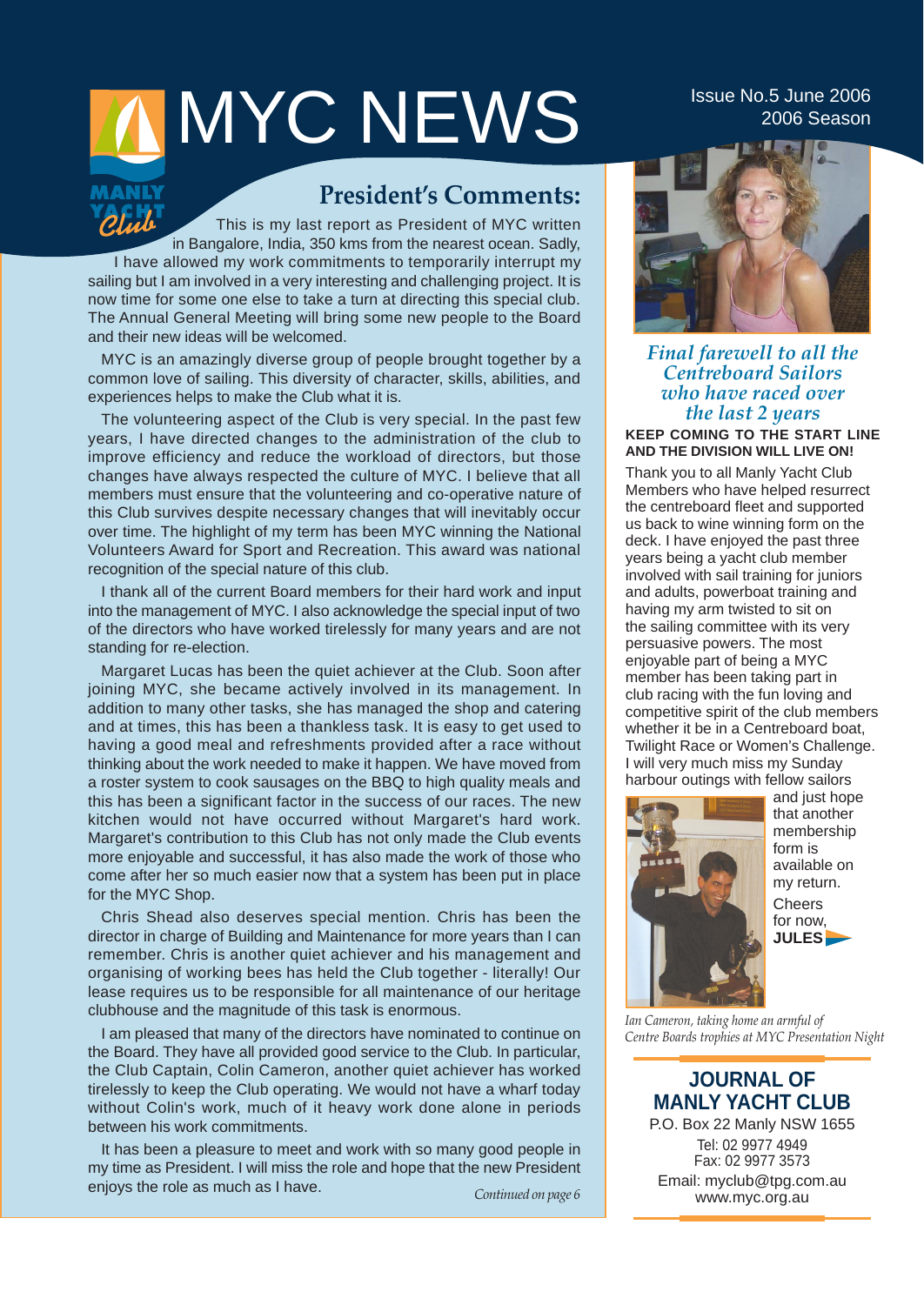### **Sailability**

**13th May. Picnic and Race Day**. This was our last sail for the Summer Season. After days of strong winds and rain, we woke up to sunshine and a pleasant 5 to 10 knot breeze. We rigged the fleet and waited for our competitors and Race Officers, got them out on the water, and suddenly, the breeze dropped to nothing. Pam and Bruce were sitting out there in Carlisle waiting for something, anything to happen so they could set the course, and finally, it did after more than an hour of waiting.

Thanks so much to Pam and Bruce Davis for their patience with us, and the fickle breezes of Manly Cove.

Race results were: First in Woody, Peter and Mitchell. Second in Lionheart, Wayne and Ivan. Third in Dolly Wallis, Jessika and Jackie.

After the racing it was barbecue time, and presentations were made.

Thanks you so much to all of our Summer Sailors. Now it is time to think of Winter Sailing.

Dates are: July 15th, August 12th (Saturdays) June 28th, July 26th, August 23rd (Wednesdays)

We are looking forward to our Annual General Meeting on Wednesday, 7th June, and the election of our committee for the coming year.

As a result of publicity generated by our group, and the acquisition of Charlie's Chariot through the Paul Newman Foundation, we have been visited by reporters and photographers from NEW IDEA. If you would like to see how we shape up, buy a June copy from Monday, 5th June, 2006. **Eli Demeny** 

*Check the NEW Sailability website for MORE great photographs, news and events: www.manlysailability.com.au* 









*13th May Picnic and Race Day Just a few of our members enjoying the socialising (and food) at MYC* 

*Top left: Peter and Mitchell, winners are grinners!*

*Charlie's Chariot and the race fleet of six 303s*

### **Congratulations to Eli Demeny the winner of the 2005/2006 'Graeme Cotton' Memorial Trophy, 'MYC Citizenship Sheild'.**

Eli Demeny was awarded the Manly Yacht Club's annual Graeme Cotton Memorial Citizen of the Year Award at the Club's recent Presentation Night.

Eli, as Secretary of Manly Sailability, has had a very busy and active involvement with our organisation over many years. She is a wonderful person who has spent a lifetime teaching and caring for people with disabilities and has a genuine empathy with the disabled.

This is the first time this award was given to a member of Manly Sailability. Congratulations to Eli on joining a long list of outstanding recipients of this annual award.

### **Peter Hamilton - Commodore Manly Sailability**



*Peter Hamilton - accepting the award on Eli's behalf*



*Wayne Black, accepting his Volunteer of the Year Award*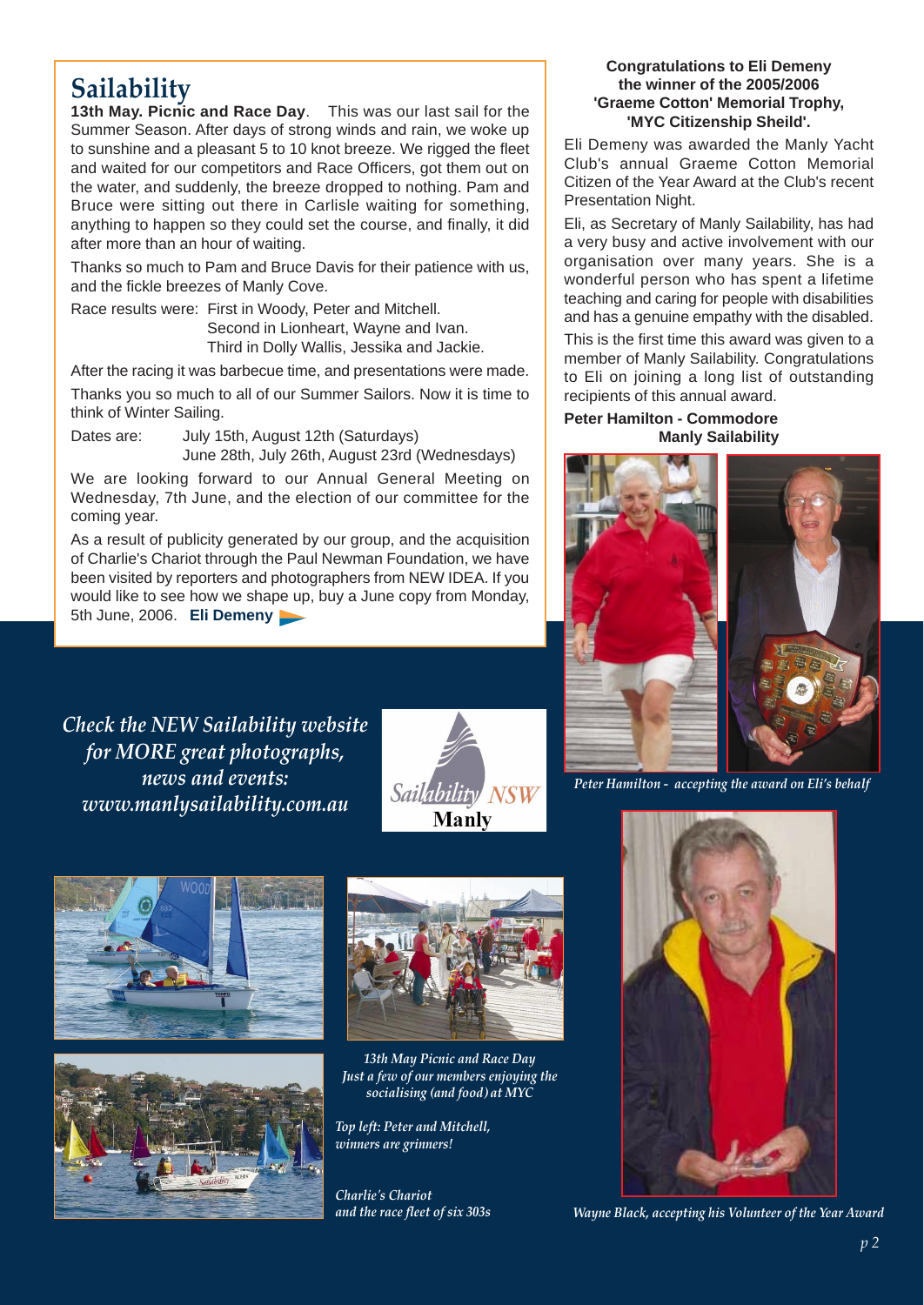### **THE 'GRAHAM COTTON' MEMORIAL TROPHY. THE 'MYC CITIZENSHIP SHIELD'**

For some of the newer members of MYC let me give a little insight into the name behind the trophy, which is the **Premier Award**, **on Presentation Night.**

A 'wee bit' over twenty years ago Graeme spotted some MJs pottering around, off East Esplanade, and he, and his wife Anne, decided that this was the ideal sport for their young family, namely Greg, Steven and Lucy, and through his enthusiastic envolvement at MYC he resuscitated an ailing yacht club by building a large centreboard fleet, with a strong family base.

Graeme had a passion for the timber construction Manly Juniors (MJs), which were reasonably priced and gave everyone the opportunity to own a boat and compete on the water. Many families have very happy memories of idyllic Sundays, at MYC, or adventurous sorties to MJ State and National Titles under his selfless leadership.

Unfortunately Graeme succumbed, after a long battle, to cancer and it was suggested, by Ken Wray, that a memorial trophy should be created to acknowledge the qualities and values that Graeme had instilled in the club.

Anne Cotton keeps in touch with developments, at MYC, Lucy can sometimes be seen at MYC on a Dragon Boat, or guest skippering on 'Bokarra'. Steven is a keen 16' Skiff sailor, at Manly. Greg went on to achieve a 2nd place in the World Taser Championships among many sailing achievements.

**Colin Cameron** 



*Thank you Greg Cotton, Brian Wilson and Robert Fagan*





*ALONG with Richard Donaldson and Deanna Smyth*

*Continued on page 4* We were promised a trip down memory lane on the Manly Ferries and who'd have thought there would be so many! John Darroch's enthusiasm for his topic was the highlight of this year's event. The wonderful photos, slides and memorabilia he shared with the club underscored the place these beautiful ferries play in our local identify and culture.



| <b>Manly Juniors Presentation Night 2006</b> |                                                                        |                                                                                                                                                                       |  |  |  |  |  |
|----------------------------------------------|------------------------------------------------------------------------|-----------------------------------------------------------------------------------------------------------------------------------------------------------------------|--|--|--|--|--|
| <b>Boat</b>                                  | Attending                                                              | Awards / Achievements                                                                                                                                                 |  |  |  |  |  |
| <b>Broadreach</b>                            | Alice Donaldson<br><b>Natalie Schultz</b>                              | 1st Australia Day Regatta<br>3rd Cristal D'Arques Women's Challenge<br><b>Handicap Pointscore</b><br>Club Championship                                                |  |  |  |  |  |
| <b>Red Stripey</b>                           | <b>Claire Gilet</b>                                                    | 1st Cristal D'Arques Womens Challenge                                                                                                                                 |  |  |  |  |  |
|                                              | Angus Clarke                                                           | <b>Handicap Pointscore</b><br>Club Championship                                                                                                                       |  |  |  |  |  |
| <b>Blue Stripey</b>                          | Jasmine Lumsdaine<br>Hugo Lumsdaine                                    | 3rd Australia Day MJ (Corrected time)<br>Hugo - 2nd Cristal D'Arques Womens<br>Challenge (with Alyce Brown)<br><b>Handicap Pointscore</b><br><b>Club Championship</b> |  |  |  |  |  |
| The Swick Too                                | Angus McKenzie-Wills<br><b>William Langley</b>                         | 2nd Australia Day MJ (Corrected time)<br><b>Handicap Pointscore</b><br><b>Club Championship</b>                                                                       |  |  |  |  |  |
| <b>Two Fruits</b><br><b>Flying Eleven</b>    | Alyce Hodgson<br><b>Sally Brown</b><br>Hugh Vidler<br>Graham Egan-Wyer | Alyce - 2nd Cristal D'Arques Womens<br>Challenge (with Hugo Lumsdaine)                                                                                                |  |  |  |  |  |
|                                              | <b>Sally Brown</b>                                                     | <b>Most Improved Sailor</b>                                                                                                                                           |  |  |  |  |  |

### **Manly Juniors**



Presentation Night

Thanks to all the Manly Juniors who attended our Presentation Night. Very lucrative for some and we are lucky to have such a broad range of Trophies to award. Congratulations to all and well done on some well deserved awards. A Big thank you to The Club for their support of the Juniors and a special thanks to Maz for ensuring we had some trophies to present.

### **RICHARD DONALDSON**

If you are interested in joining our MJ or Cadet fleet contact the **MYC Sailing Committee**.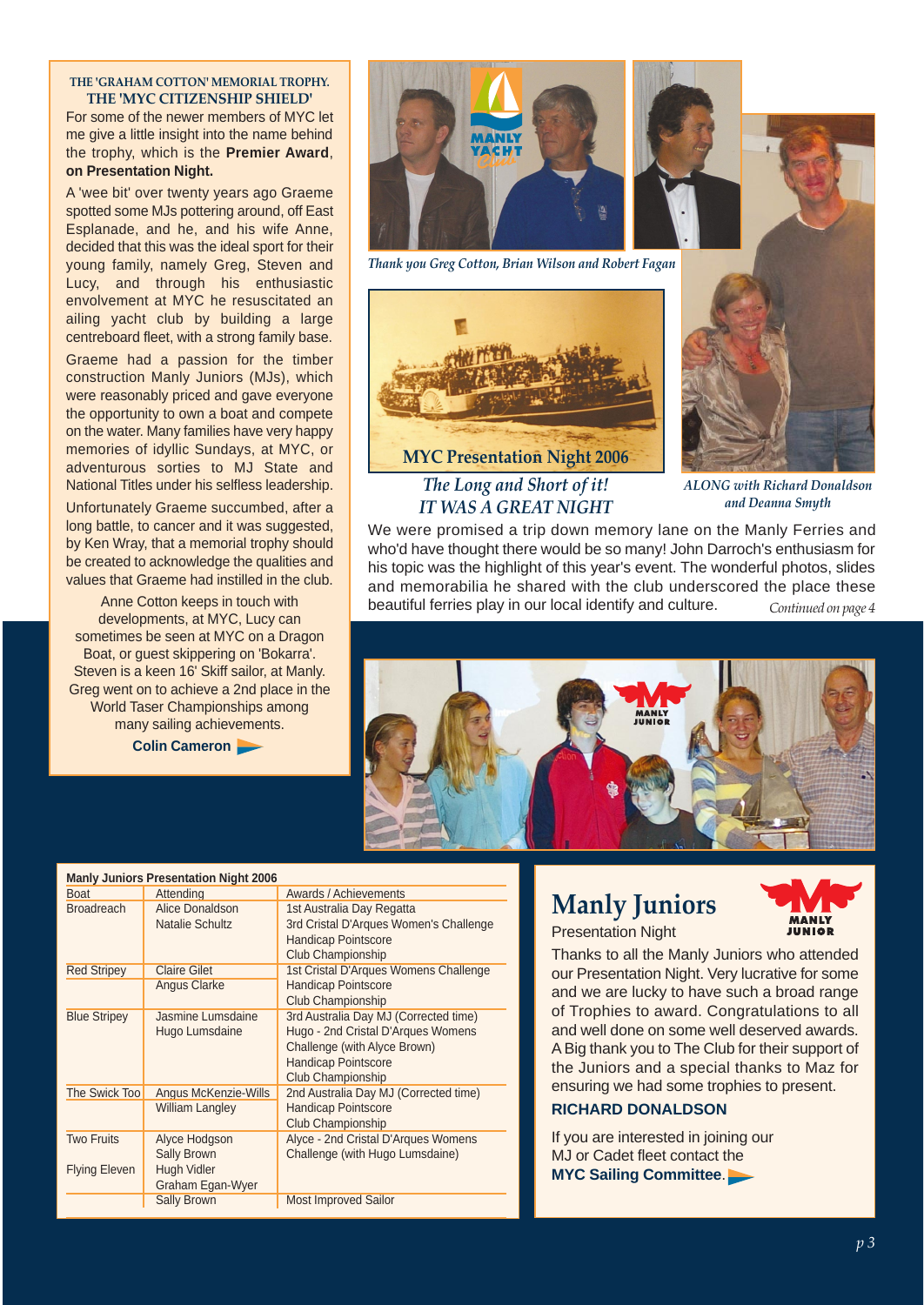## **MYC Members - Time to Party** We have a wonderful Club House perfect for your next party, why not hold your

next party at MYC. Members of more than 1 year get a 50% discount. The cost to members is \$717 including cleaning and security for a Friday or Saturday function, and there is no need for members to use Forte's food or beverage packages. For more details please call Forte Event Management on 9984 1111 or speak to Sorrell 9976 2692. Think of MYC for your work's Christmas party or work conference. Let us know if anyone is looking for a daytime venue, we can give **Solution Sofrell Hall Hire Sofrell Hall Hire** 





### **WORKING BEES FOR THE YEAR!**

This past year has seen only a few, but worthwhile working bees attending to needy issues of maintenance at the Club. Painting, general maintenance and recently, the commencement of construction of the lower toilet and shower room have seen a number of keen volunteers attend on Saturdays to undertake this work. Keith is addressing this latter, major task elsewhere.

The recent painting on the upper deck has made that area look a lot better and present favourably to visitors. That Bee, on May 13 last, saw Rob Steffens, Dave Lewis, Colin Cameron, Candice Christensen, Blue Robinson, Dave Fairclough and others slap white paint about with gay abandon…well with abandon anyway!

Many jobs remain though, like, for example, the final edge sealing of the new roof to the adjacent brick walls. This has proven to be a difficult and time consuming task and was extremely hot work when attempted in summer.

I'd like to thank all the volunteers for their hard work over this year and others. As I step down from the Board after 10 years, I reflect on the extraordinary efforts of often a few, but sometimes many Club members, and say a sincere thanks for all the work that everyone did during that time.

**Chris Shead** 



*Chris holding the Club together - literally!*



*A BIG thank you to Ann Webber and John Darroch*

#### *Continued from page 3*



Jim Thomas 'Dances with Waves' won the Ryan Wines Twilight Prize.

*Thank you Ryan Wines for a great Twilight Series*

*Maz presenting Sally Hitchman 'Pacific Breeze' Twilights 1st Place*









*The Ratty Mob with the all goodies!*

This year's presentation night was ably managed and controlled by the inimitable talents of Robert Rove Fagan. Looking resplendent in this season's Armani tuxedo (100% cruising Kevlar held together by a combination of half hitches and bowlines) his wit, presence and boyish good looks kept the audience entranced. A behind the scenes pre-event panic in the back office allowed the talented Robert to improvise before the start proving one sailing committee's calamity is another man's extra half hour of limelight. Maz and Dee in their Cat Women and Bat Girl guises saved the day and by the end of the night most prizes went to the right people.

And so much talent, so many winners! The biggies were won by Hector and Sorrell Lambie on Slangivar, Division 1 Club Champions for the second year in a row (The Lambies clinched the trophy in the final race of the series in a nail biting finish). Dee Smyth and Ian Dennewald on Ratty were popular winners of the Flotto Lauro Cup, Whitworth's Summer Trophy, 2nd Women's Challenge Div 1 and 4th Ryan Wines Twilights.

Once again, the sailing committee pulled off a very successful evening with over 80 people attending. Thanks go to each member of the committee for contributing and hosting this year's celebration. Ken and Robert's slide show was a happy reminder of the past year (the photos of races through Venice's canals had completely slipped my memory). Thanks also go to Brian and Craig - their third year behind the bar; to the kitchen crew ably lead by Jenny Wilson with Robyn and Yuko; to Ann's young neighbours Tom and Taylah. This is the forth year the junior duo helped fetch, carry and sell from midday to midnight. (This year we hope you all got the right change).

Again, congratulations to all the winners and good luck for the coming season.

**Ann Webber** 



PS: *All the grinners with winning trophies, need to return them to the MYC office by 24th June 2006, so don't forget to take a few photos for the family album to share with family and friends.* **Thank you: Sailing Committee** *Overall results of the Trophies, Skites Plates, Plaques & Medallions on the MYC web site:* www.myc.org.au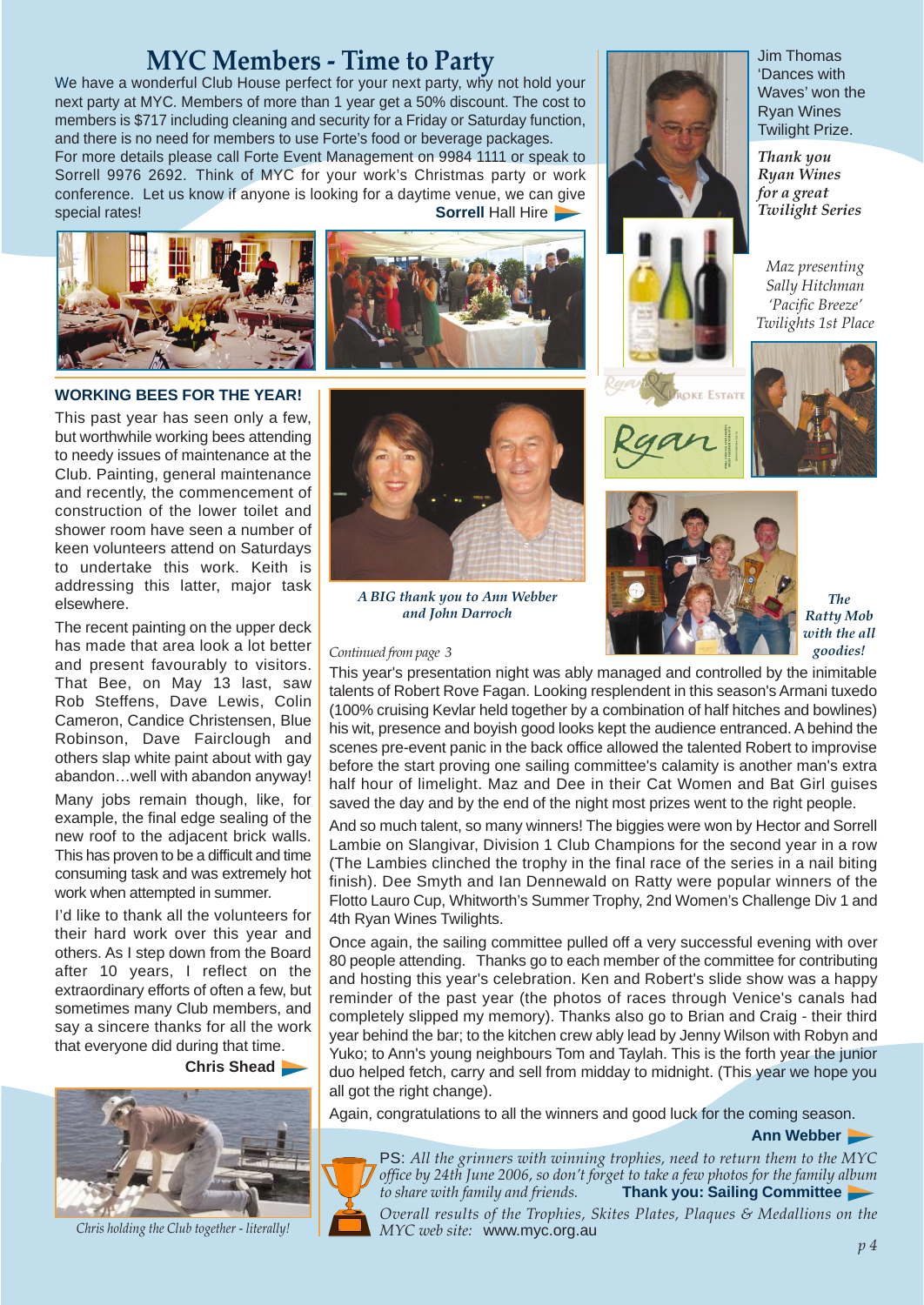

| <b>Navman Winter Series</b> |                              |                                 | Race 1 28 May 2006    |                |          |                                    |            |                      |    |
|-----------------------------|------------------------------|---------------------------------|-----------------------|----------------|----------|------------------------------------|------------|----------------------|----|
| Sail No                     | <b>Yacht Name</b>            | Helm                            | <b>Yacht Class</b>    |                |          | Div Start Time Actual Start Finish |            | <b>Elapsed Place</b> |    |
| 6510                        | Poets Day                    | Steve Wilton                    | Elan 40               | 1              | 12:33:00 | 12:33:25                           | 14:51:08   | 2:17:43              | 1  |
| <b>MH22</b>                 | Cape Fear                    | Kevin Boxhall                   | Cape 35               | 1              | 12:40:00 | 12:40:11                           | 15:00:03   | 2:19:52              | 2  |
| M366                        | Windy Point                  | Kathy Brown                     | Adams 8               | 1              | 12:28:00 | 12:28:05                           | 15:02:53   | 2:34:48              | 3  |
| MYC <sub>2</sub>            | Cuckoos Nest                 | Nigel Holman                    | Bavaria 42            | 1              | 12:41:00 | 12:41:16                           | 15:03:38   | 2:22:22              | 4  |
| 6776                        | Dances with Waves Jim Thomas |                                 | <b>First 40.7</b>     | 1              | 12:40:00 | 12:40:22                           | 15:04:00   | 2:23:38              | 5  |
| 2090                        | Morna                        | Greg & Leanne Zyner Cavalier 35 |                       | 1              | 12:24:00 | 12:24:28                           | 15:08:07   | 2:43:39              | 6  |
| <b>MYC100</b>               | Shear Magic                  | <b>Robert Steffens</b>          | Adams 10              | 1              | 12:30:00 | 12:30:59                           | 15:12:23   | 2:41:24              | 7  |
| 5830                        | Cheap Thrills                | <b>Barry Miffin</b>             | Ross                  | 1              | 12:28:00 | 12:28:52                           | 15:35:24   | 3:06:32              | 8  |
|                             | 1060/MYC7 Ten Sixty          | Phil Vidler                     | Radford 1060          | 1              | 12:29:00 | 12:29:54                           | 15:35:49   | 3:05:55              | 9  |
| <b>KA16</b>                 | Pam                          | Peter McDonald                  | 5.5                   | 1              | 12:25:00 | <b>DNC</b>                         | <b>DNC</b> |                      |    |
| 4863                        | Two Can                      | David Lewis                     | Masram                | 1              | 12:26:00 | <b>DNC</b>                         | <b>DNC</b> |                      |    |
| <b>KA55</b>                 | Atalanta                     | Dave Harris                     | J 24                  | 2              | 12:13:00 | 12:13:39                           | 15:12:24   | 2:58:45              | 1  |
| MYC <sub>5</sub>            | Eos                          | <b>Brian Wilson</b>             | <b>Brittany Sloop</b> | $\overline{2}$ | 12:23:00 | 12:23:25                           | 15:12:51   | 2:49:26              | 2  |
| 127                         | Carinya IV                   | Jim Nixon                       | Carmen Class          | $\overline{2}$ | 12:25:00 | 12:25:00                           | 15:13:17   | 2:48:17              | 3  |
| MYC24                       | J Curve                      | Jack Morrison                   | J24                   | $\overline{2}$ | 12:17:00 | 12:17:15                           | 15:25:38   | 3:08:23              | 4  |
| MYC6                        | Aida                         | <b>Bill Spence</b>              | S80                   | 2              | 12:21:00 | 12:21:15                           | 15:27:00   | 3:05:45              | 5  |
| MYC33                       | Lautrec                      | Helen Ebeling                   | Passage 33            | $\overline{2}$ | 12:16:00 | 12:16:51                           | 15:31:26   | 3:14:35              | 6  |
| MYC <sub>20</sub>           | Manyana                      | David Fairclough                | Cole 26               | $\overline{2}$ | 12:12:00 | 12:12:05                           | 15:32:00   | 3:19:55              | 7  |
| 3683                        | Ratty                        | Deanna Smyth                    | Northshore 27         | 2              | 12:21:00 | 12:21:07                           | 15:34:20   | 3:13:13              | 8  |
| MYC820                      | Good Intent                  | Peter Bennell                   | Clansman 30           | $\overline{2}$ | 12:16:00 | 12:16:04                           | 15:43:08   | 3:27:04              | 9  |
| 929                         | Soujourn                     | Harold Hooper                   | Catalina 34           | $\overline{2}$ | 12:16:00 | 12:16:19                           | 15:53:44   | 3:37:25              | 10 |
| 951                         | Eclipse                      | <b>Ben Howell</b>               | Endeavour 24          | $\overline{2}$ | 12:10:00 | 12:10:52                           | 16:26:50   | 4:15:58              | 12 |
| A73                         | <b>Top Odds</b>              | Karen Petersen                  | Northshore 27         | 2              | 12:14:00 | 12:14:06                           | 16:22:20   | 4:08:14              | 11 |
| 5216                        | Starship                     | Peter Richter                   | Hudson 32             | $\overline{2}$ | 12:23:00 | 12:24:14                           | 15:18:28   | 2:54:14              | 13 |
| <b>MYC202</b>               | Isaea II                     | <b>Matt Collis</b>              | Bluebird 22           | $\overline{2}$ | 12:00:00 | <b>DNC</b>                         | <b>DNC</b> |                      |    |
| 1255                        | Melody                       | Ken Terrens                     | Swanson Dart          | $\overline{2}$ | 12:06:00 | <b>DNC</b>                         | <b>DNC</b> |                      |    |
| 983                         | Pacifica                     | Rob Carah                       | Catalina 30           | 2              | 12:16:00 | <b>DNC</b>                         | <b>DNC</b> |                      |    |
| MYC <sub>1</sub>            | Aussie Rules                 | Gene Scott                      | Cavalier 975          | 2              | 12:18:00 | <b>DNC</b>                         | <b>DNC</b> |                      |    |
| AUS32                       | Avanti                       | <b>Chris Shead</b>              | Soling                | 2              | 12:23:00 | <b>DNC</b>                         | <b>DNC</b> |                      |    |
| <b>PH88</b>                 | Tantrum                      | David Owen                      | Endeavour 27          | $\overline{2}$ | 12:15:00 | 12:16:09                           | <b>DNF</b> |                      |    |
|                             |                              |                                 |                       |                |          |                                    |            |                      |    |



*Congratulations and Best Wishes are in order for the following MYC members: Chris Shead and Bronwyn Mason are getting married in July and Det-Supt Kim Mckay, is now Manly's new local area commander. Well done!*



We are delighted to welcome to our Club the following new family members. **Graeme and Karin Gaggin and their son Jack,** we look forward to meeting you, perhaps at the AGM or on the deck after Sunday Racing. *See Diary dates on Page 6*

**BOAT FOR SALE 'Broadreach' Sail No 2584. False floor conversion. Well rigged and dry, light hull. Good starter boat. Stored at the club. \$1,000 ONO Richard Donaldson 0418 209 668**

**Winter Series Race 1**

www.navman.com.au

Race one of the Navman Winter Series saw some typical Sydney Winter sailing with a tricky South Wester blowing, or maybe that should read not blowing.

The race started well enough in about ten knots of breeze and those who managed to negotiate their way around the CYC big boats eventually sailed into a wind shadow the size of a small African State. With a strong out going tide and very little breeze some of the smaller boats struggled….we on Ratty tacked over the same spot three times only to be overtaken by the bubbles off our own stern wave…..I am happy to report that after a tough battle we were victorious…….Ratty 1….Bubbles 0.

Eventually the breeze kicked back in and the remainder of the race was sailed in perfect winter conditions.

The only newsworthy event involved Manyana who was busy helping out Sydney Ferries by checking the anchor attachments on the ferry Narrabeen…….Dave reports that all is satisfactory and that the closer a ferry gets the bigger it looks.

Division one saw Poets Day take the honors, Cape Fear was second, and Windy Point third (welcome to Division 1).

In Division 2 Atlanta took home the silver ware….or at least collected the red wine, ahead of Eos and Carinya IV.

We welcomed two new boats to the fleet, Tantrum, an Endeavor 27, and Cheap Thrills, a Ross 820, Barry Miffin's new yacht.

We now have Navman burgees…..if you can find your burgee from last year it can be reused, if not please grab one from the MYC office or Davis Marina.

*A reminder from the race committee that no yacht is to be in the starting area (behind the start line) with in 5 minutes of her start time, and that no yacht is to have practice starts. The race committee has the discretion to call any boat that crosses the line early an early starter and a 5 minute penalty will apply.*

> **See you for race 3 on July 2nd Ian Dennewald**

**WANTED - DINGHY MYC TO PURCHASE A STABLE DINGHY SUITABLE FOR MEMBERS TO ROW OUT TO 'MELODY' CONTACT MYC** myclub@tpg.com.au